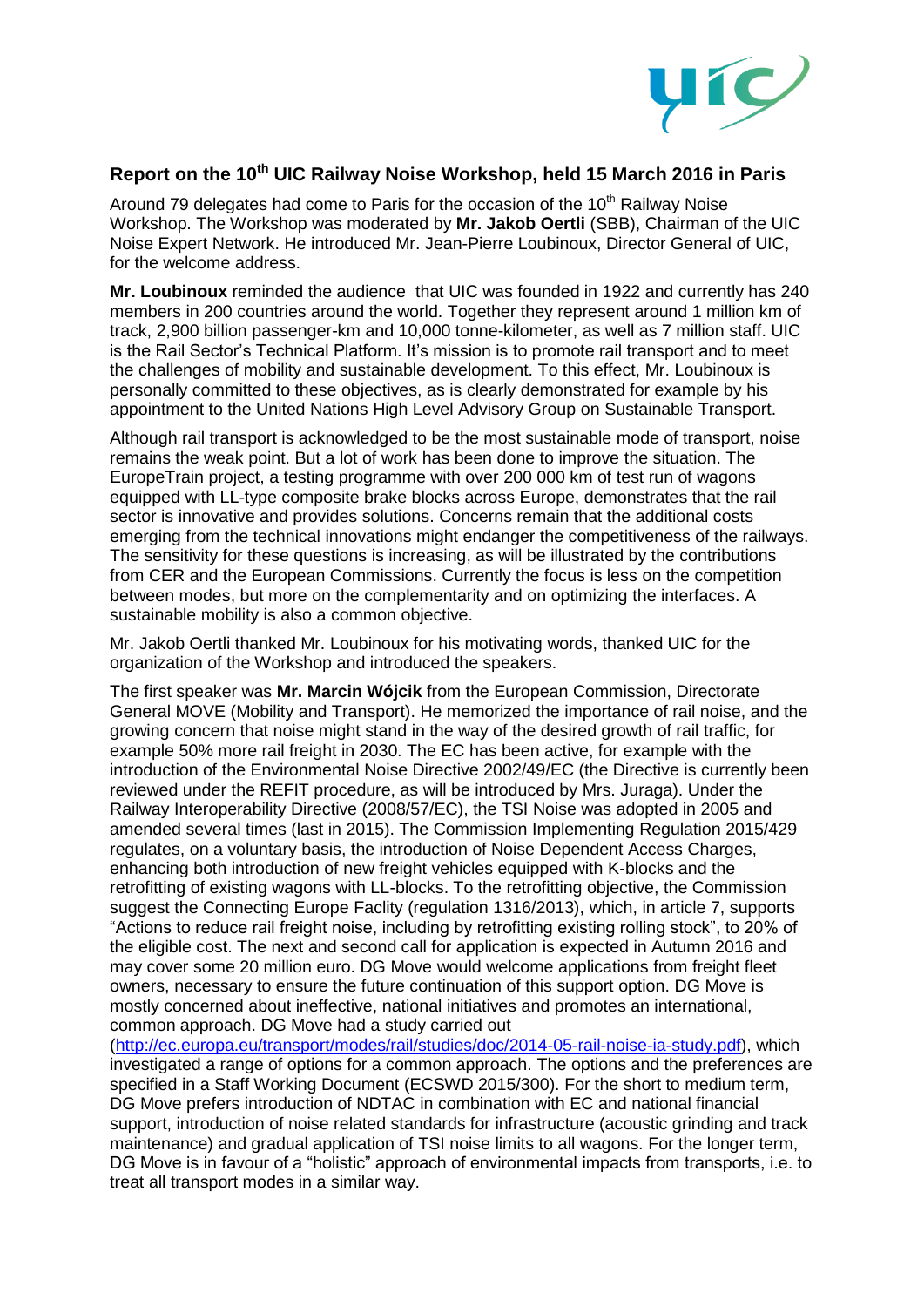

In the discussion about Mr. Wójcik's paper, **Mr. Dinhobl** (ÖBB) requested information about the way to check and enforce TSI limits for wagons in operation ("in service compliance"). Mr. Wójcik replied that a Task Force has been set up, which will address such implementation questions.

**Mr. Roovers** (ProRail) informed the audience, that The Netherlands currently holds the EU presidency, is committed to address the issue of rail freight noise, will bring this up during the TEN-T days (20 – 22 June in Rotterdam) and requests contributions to this issue and to the argumentation for supporting measures.

**Mrs. Salawa** (PKP Cargo) stressed that the application of TSI Noise limit values to existing wagons should apply only to wagons in international (i.e. cross border) traffic.

**Ms. Ivana Juraga** of European Commission DG ENV (Environment) presented an update on the EU Noise Policy. She presented the implementation review of the Environmental Noise Directive (END), which has given rise to several amendments of the Directive already implemented. The first revision refers to Annex II of the Directive, which describes the common assessment methods for noise exposure, to be applied for the production of Strategic Noise Maps. Before the revision, Annex II described the Interim Methods, to be applied until common methods would have been defined. In July 2015, Directive 2015/996 was published. This defines the full common method, also known as Cnossos-EU. This method will be mandatory from 31 December 2018, in practice from the fourth round of noise mapping due in 2022. The Commission expects implementation issues that will be discussed with the Member States. [ remark Paul de Vos: For railway noise, Annex II defines the noise attenuation for the propagation from the source to the received (including reflective paths) in a harmonized way. Source data (the "emission") is dependent on rolling stock and track characteristics and will have to be defined by the member state].

The second point of interest for DG ENV is annex III of the END, which defines the doseresponse relationships for various sources of noise, thus allowing the assessment of the number of (highly) annoyed or sleep disturbed residents from exposure data. The relations currently presented in Annex III are based on the harmonized indicators  $L_{den}$  and  $L_{nicht}$ . The Commission intends to develop updated relationships, which may take into account other indicators such as SEL or L<sub>max</sub>, in close collaboration with the World Health Organisation (Europe). A first draft is expected late 2016 or early 2017, with a possible vote and implementation in 2017 [ Note: this is not about implementing recommendations for limit values, but merely the dose response relations – Paul de Vos].

The third action of DG ENV refers to the Regulatory Fitness and Performance Programme (short: REFIT) of the EC, and includes an assessment of the effectivity and efficiency of a particular regulation, its coherence with other regulations, the amount to which it matches the current needs, the additional value of a common approach (compared to every Member State working on its own), and the costs and benefits of the administrative burden. In a review carried out by consultants, a significant delay in implementation was found, mainly due to a lack of clarity in definitions and a shortage of human and financial resources in the MS. In addition to the consultants' assessment, a public consultation has been launched to collect further suggestions for improvement

[\(http://ec.europa.eu/environment/consultations/noise\\_2015\\_en.htm](http://ec.europa.eu/environment/consultations/noise_2015_en.htm) open till 28 March).

In the following discussion, Mr. Roovers (ProRail) requested for information on dose response relations for railway depots. It is fair to assume, that the current relationships for rail traffic noise do not apply to depot noise.

In the next intervention**, Mr. Ethem Pekin** presented the rail freight noise strategy of the Community of European Railways (CER). This strategy has been approved by the general assembly of CER. It recognizes the issue of rail freight noise, but focuses on solutions rather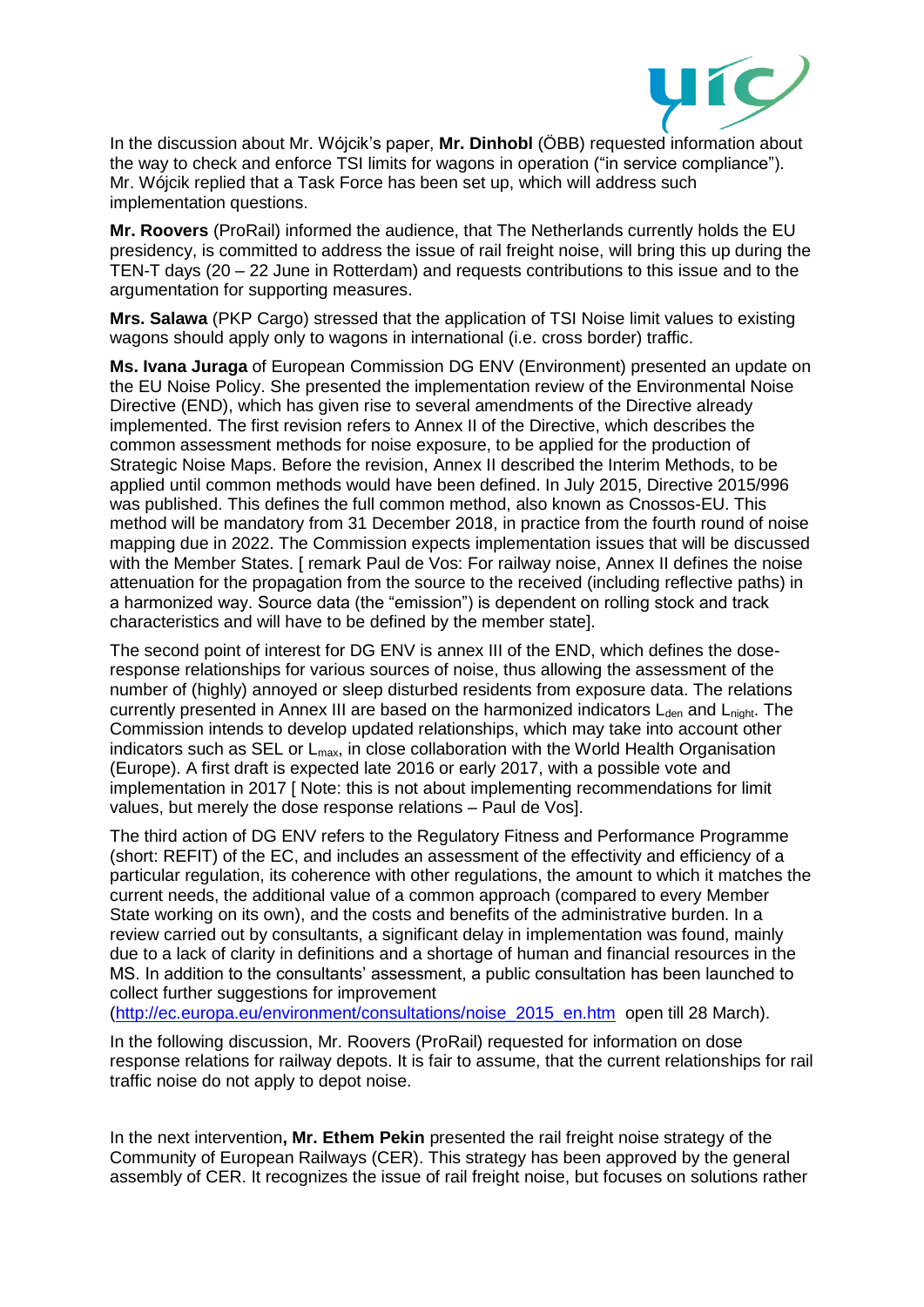

than problems. Mr Pekin underlined that very old wagons will be scrapped, new wagons are introduced in compliance with TSI Noise, and through a target oriented retrofitting 10% of the EU freight fleet of 400,000 wagons is silent already. CER supports the approach defined in the EU Staff Working Document, including the four essential elements: Noise Dependent Access Charges, financial support for retrofitting, noise related standards for infrastructure, and application of TSI Noise limits to existing wagons. CER however stresses the fact that rail competitiveness has to be maintained. A survey amongst CER members has demonstrated that retrofitting leads to an increase of operational costs between 2 and 16%. The available financing mechanisms such as the Connecting Europe Facility refer to the cost of retrofitting only, not to operational costs. Financial, technical and administrative concerns therefore still apply to the retrofitting of freight cars. Alternative measures, such as the erection of noise barriers or other measures to the infrastructure, need to be subject to a cost benefit analysis. CER is concerned that a reduced competitiveness of the railways could cause a "reverse modal shift". Therefore, CER favors the internalization of external costs and strict maintenance of the polluter-pays principle, both for road and rail transport. With respect to the retrofitting, CER observes practical problems, for instance due to the limited number of suppliers for LL-blocks.

In the discussion, **Mr. Bernd Asmussen** (DB) referred to a discussion currently going on in Germany about the assessment of cost benefit numbers for a range of mitigation measures, including rail dampers. It appears that this issue is also on the agenda of the Dutch presidency (TEN-T days, see above). **Mr. Pascal Fodiman** (SNCF) addresses the homologation of LL-blocks entering the market. Their noise performance is not subject to the homologation tests, which represents a risk factor for the credibility of both the railways and the manufacturer. **Mr. Oertli** replies that this issue was raised in the Expert Network Noise. It was found to be not feasible for financial reasons to investigate this issue in more depth.

**Prof. Stephen Stansfeld** of Queen Mary University London is a leading expert on the impact of noise on humans. He addressed the development, by the World Health Organisation, of new environmental noise guidelines for the European region. These new guidelines replace or amend the existing community noise guidelines (1999) and night noise guidelines for Europe (2009). They will serve in particular the definition of new dose response relations in Annex III of the Environmental Noise Directive. The issue is emphasized by the WHO publication on the burden of disease from environmental noise, which concludes that each year in European cities around 900,000 healthy life years are lost due to road noise induced sleep disturbance and 650,000 due to transport noise induced annoyance. In order to derive new dose response relations, the WHO task force identifies and analyses new and existing evidence for the health effects of environmental noise. The analysis is based on an updated definition of the concept of "highly annoyed", which affects the outcome of the analysis. The new dose response relations, based on recently collected evidence bases, are substantially higher than the ones included in the current Annex III of the Directive (preliminary finding!). The new guidelines may as well address new noise sources and additional effects of noise. When draft conclusions will be available, an external review group will be set up, consisting of end-users and stakeholders experts.

**Mr. Nicholas Craven** from UIC presented the new State of the Art report on Railway noise in Europe. The report was issued recently and was available for workshop participants. Mr. Craven stated that a great number of stakeholders have been involved in the discussion around this report and that it was sometimes difficult to state a common opinion. The current report is intended to inform interested laymen both inside and outside the in the railway world, to contribute to more understanding and contribute to a constructive dialogue. In comparison to the previous state of the art report it demonstrates the progress that has been made, particularly in the field of freight noise. The report signals an increasing sensitivity to rail noise, although this sensitivity varies significantly between member states. Railway noise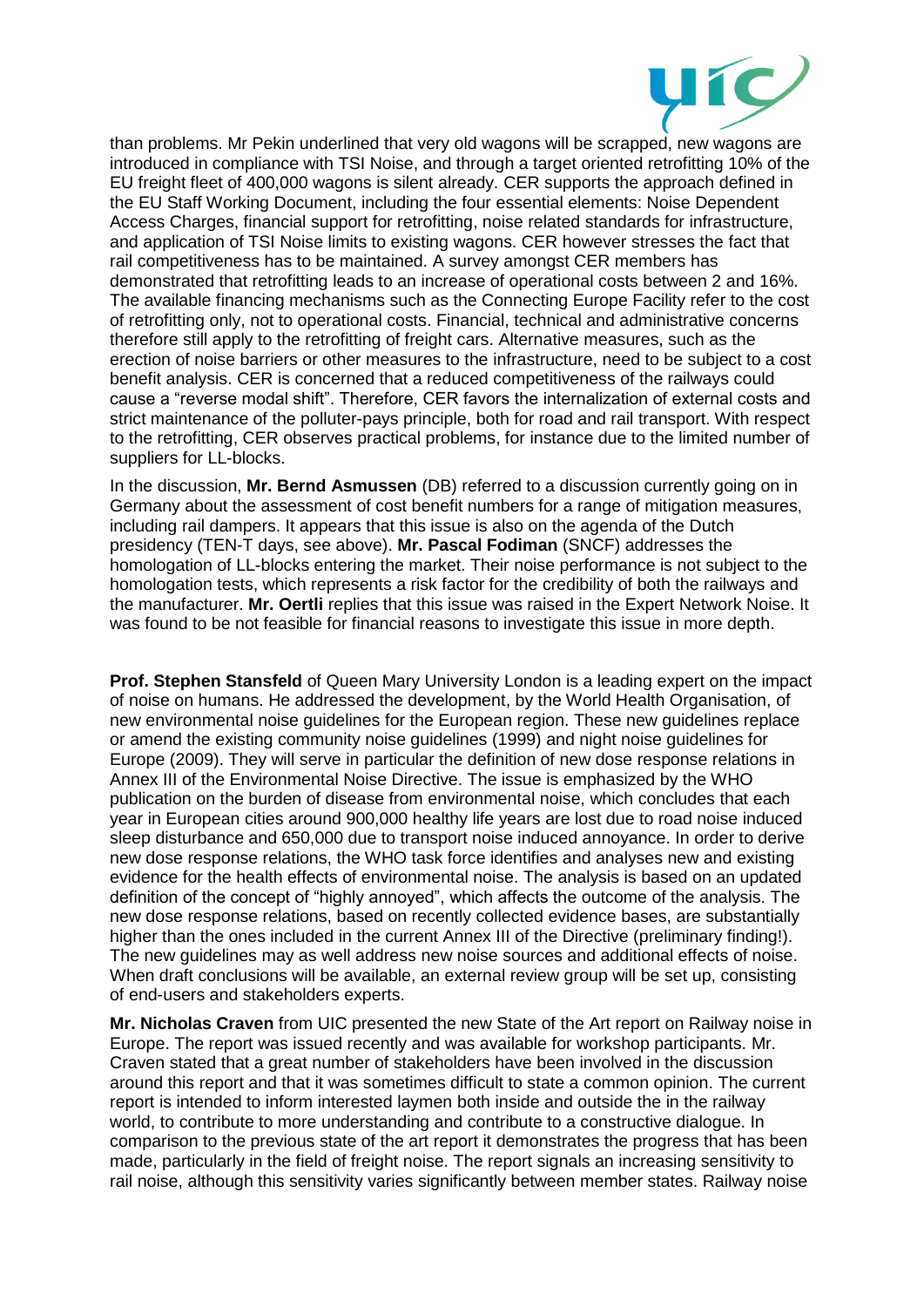

contributes to health effects for the European citizen, but its contribution must be seen in perspective, particularly to road noise which has a ten times bigger influence. The report gives an overview of relevant EU regulation, from the white paper on transport to the Staff Working Document. In future, sources other than freight traffic may show up as being relevant. It is in the interest of railways to follow future developments with care. Such developments are for instance the implementation of common noise assessment methods (Cnossos-EU) and the increased application of noise barriers, as an effective but expensive mitigation alternative.

In the discussion, **Mrs. Maria Price** (UIP) said that the activity is too focused on freight noise. There are other issues that need to be addressed as well. **Mr. Wójcik** replied to that, saying that the Commission is in favor of a step-by-step approach.

**Mr. Patrick Malléjacq** is the incoming Secretary General of PIARC, the World Road Association. Mr. Mallejacq thanked UIC for inviting him and looks forward to collaborating with UIC whenever appropriate. Piarc is a non-political, non-profit association with the aim to promote international cooperation on issues related to roads and road transport. In order to do so, PIARC exchange knowledge and techniques on roads and road transportation. It joins 121 Member States and many regional authorities and members. It issues technical reports (free of charge) and a magazine (Routes) and organizes workshops and seminars. A technical report from 2012 is entitled "Monitoring of environmental impacts of roads" and describes how environmental impacts including noise can be monitored. Noise related subjects covered in various reports are: quiet pavements, optimized tyres and the tyre noise directive, control at source (vehicle type approval limits), integrated planning of transport and land use. In all these options, cost are relevant to consider. With respect to quiet pavements, there is a need for more standardization in the assessment methods.

In the discussion, the introduction of full electric and hybrid vehicles was addressed. Should this be considered an important step for noise control? Mr. Malléjacq replied that this was not obvious at all, since additional sound was included in these vehicles for safety reasons  $EVAS =$  electric vehicle alerting sound). With respect to the quiet pavements, Mr. Malléjacq stated that standardization across countries would be very complex due to cultural and climatological differences.

On behalf of ACI, the Airport Council International, **Mrs. Marina Bylinsky**, Manager Environmental Strategy & Intermodality, presented the State of the Art on Airport Noise Management. ACI is the professional association of airport operators, joining 500 airports in 45 countries. Mrs. Bylinsky introduced the ICAO (International Civil Aviation Organisation) Balance Approach, which coincides with the EU Directive 2002/49/EC and Regulation 598/2104. The Balanced Approach includes quieter aircraft, better land use planning, noise abatement procedures (e,g, continuous descent) and operational restrictions (e.g. night time bans). Noise differentiated landing fees would be part of the abatement category. Aircraft have become substantially quieter over the last decades and this helps to maintain a good relation with residents even when the traffic grows. As a result, the noise contours at many European airports have diminished. But the most important reductions have now been achieved. Future improvements are expected to have a minor effect.

Questions addressed the comfort of the passengers at steep descent. Mrs. Bylinski replied that once started, the steep descent does not cause much discomfort. Noise dependent landing fees would not be practiced at small airports, since it would be too complex. The variable fees can be imposed without EC interfering. The airports or Member States are free to impose them under national regulation.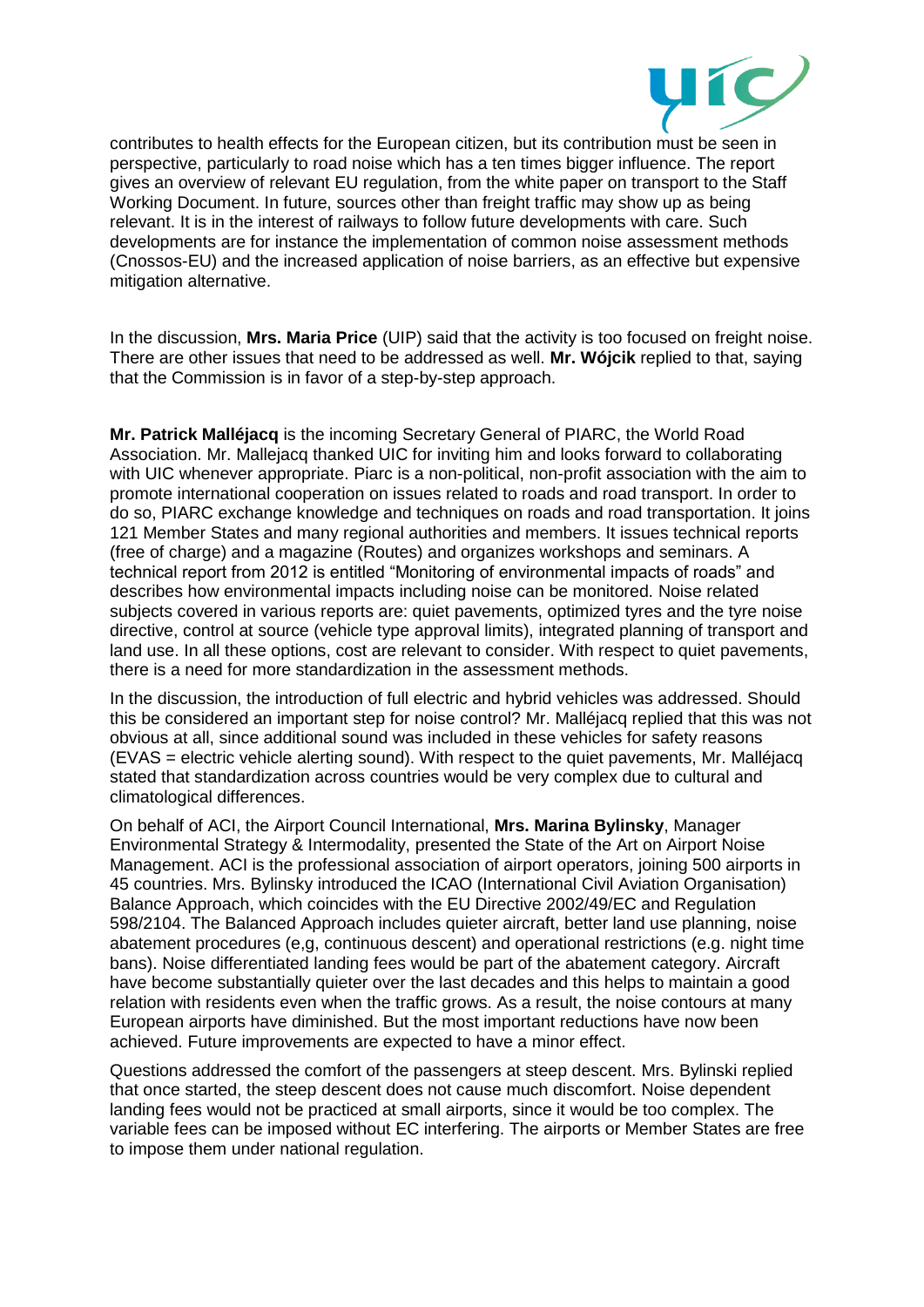

**Mr. Dominique Bidou** is chairman of the French Noise Information and Documentation Center (CIDB). This was started in 1978 by Mrs. Alice Debonnet-Lambert with support from the French government. CIDB's role is to help fight noise pollution and search for a quality soundscape favouring the social, mental and physical well-being of our population. CIDB brings together many different stakeholders, organizes workshops and conferences, publishes a range of magazines and newsletters and answers to more than 6,000 questions from the public. In the paper, Mr. Bidou presented the case study of the Éole project, a light rail connection west of Paris, consisting of 47 km of improvement, 8 km of new line, 3 new stations, expected to lead to a traffic increase of around 50%. The project will be in full exploitation by 2022. Under French law, the project did not enforce many mitigation measures. Nevertheless, the expected impact to the residents was expected to be substantial. A specific budget of 30 million euro was allocated to "improve the situation for the residents". CIDB was assigned to work out this objective. The approach was to enter into a dialogue with local mayors and to define a specific solution for every hot spot. For reasons of equal treatment, five criteria were developed on which the decision on measures would be based: Technical feasibility, landscape, number of hot spots, acoustic efficiency, and cost per building. Residents were involved in the decision making and a special booklet was issued to inform the residents about the selection and decision process. What remains now is the detailed engineering of the mitigation measures.

**Mr. Richard Greer**, Director of Acoustics at consulting company Arup, introduced the SoundLab solution offered by Arup as an alternative to classical ways to inform the public about large infrastructural projects. SoundLab produces auralisation and vizualisation of a future situation and in doing so helps the general public to better understand and value this future situation. SoundLab is created in a special room at Arup's. SoundLab light is a mobile application using head phones, and Sound booth is an application used for consultation road shows. SoundLab is frequently used in the High Speed 2 project in the UK. It enables assessment of different scenarios, for example speed reduction, barrier height, and observation location. SoundLab can be extended with a so-called motion platform, which simulates feelable vibrations to a person seated or standing up, including passenger comfort for train passengers. When using simulation tools, it is of great importance to communicate to the public in neutral terms, in order to avoid influencing the judgment.

In the discussion, the question was asked whether simulation could be used to discourage people who were considering to start living close to the track. The answer was positive.

**Mr. Peter Ettler** is president of the Noise League Switzerland (Schweizer Lärm Liga). The league was founded in 1956. It contributed to the creation of the Swiss Railway Noise Improvement Act in 2000. Under this act, the Swiss federal government made budget available for the construction of more than 800 sound barriers. As a second step in the program the retrofitting of the entire Swiss fleet (passenger and freight vehicles) was carried out and finalized in 2014, financed to 184 million Swiss Francs. The third step is foreseen for the years 2015-2025. It includes application of the TSI Noise limits to all wagons running in Switzerland (in practice, this comes down to a ban for non-retrofitted wagons), acoustic optimization of the track and bonuses for particularly quiet vehicles. From the past, the conclusion can be drawn that reduction at source is the preferred option on the basis of cost benefit; barriers are extremely expensive. For the future, there are still many Swiss residents exposed to potentially harmful noise levels. Therefore the League wants to continue with its lobbying and informing the public. In the near future, a more solid basis is required on the health impact of various sources of noise.

**Mrs. Maria Röjvall** works for Stockholm City Council, in the Sustainable Development Department. The presentation deals with noise from Public Transport. The county has a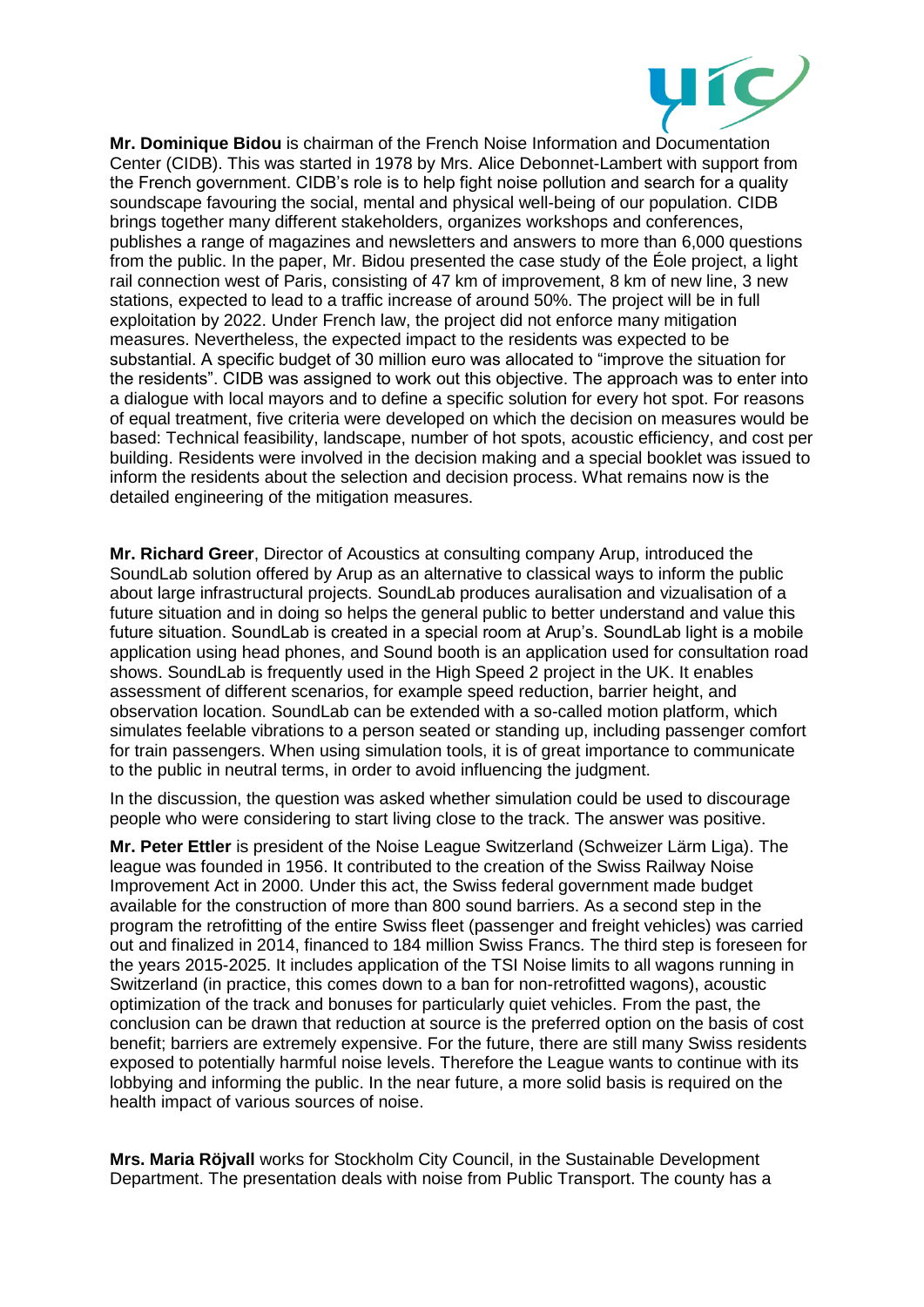

dense network of different kinds of public transport. Both the population and the transport networks grow rapidly, and the residents like to be close to transport facilities. The department defined a target with respect of the night time exposure of citizens, and produced guidelines on how the target can be achieved. One element of the guidelines deals with the approach with respect to complaints from citizens. The department participates in an EU funded research project called EU-TRACK. This project intends to develop methods for improved performance and monitoring of the track. More information can be found on [www.quiet-track.eu](http://www.quiet-track.eu/)

**Mr Günther Dinhobl** (ÖBB) presented a short paper on the approach of ÖBB with respect to noise. This approaches rests on three pillars: In the case of new lines, the residents are involved in the decision making. This is called participation. In the case of maintenance and construction work at site, the approach consists of information to be conveyed to the public. In the cast of complaints from residents, the approach consists of communication with the complaining people.

**Mrs. Lene Nøhr Michelsen** of the Danish Road Administration and **Mr. Allen Jensen** of consulting company Ramboll presented a paper on communication with residents in the case of upgraded or new roads. Mrs. Michelsen stated that Denmark is a very dense country in terms of land use. There is a specified use for every piece of land and it is difficult to change that use without someone protesting. The road administration has worked out a method of communicating with the residents at different levels. Two specific elements are treated in this paper: the use of auralisation and the impact on human activities in recreational and natural areas. For infrastructure projects, noise is the main topic for communication with residents. The road administration's objective is to present an open and clear picture of the future situation to the residents and thus to image the road administration itself as a credible partner to the public. In doing so, the number of legal inquiries shall be reduced. The administration attempts to bring communication to the desired level, in using different kind of meetings and dialogues, including through social media. For activities in natural areas, the recommended method is to describe the present soundscape as precise as possible, to survey the activities and to assess the impact of the project on these activities.

Mr. Oertli closed the workshop, thanked all speakers and participants, concluded that the workshop provided a wide variety of perspectives, both in modalities and countries. It is clear that there is a need to maintain a proper balance between environmental performance of the railways on the one side and loss of market share on the other. With respect to the residents, the railways should strive to avoid or minimize health risks. Above all, it is important that all stakeholders will agree to settle for a compromise instead of insisting on their own position.